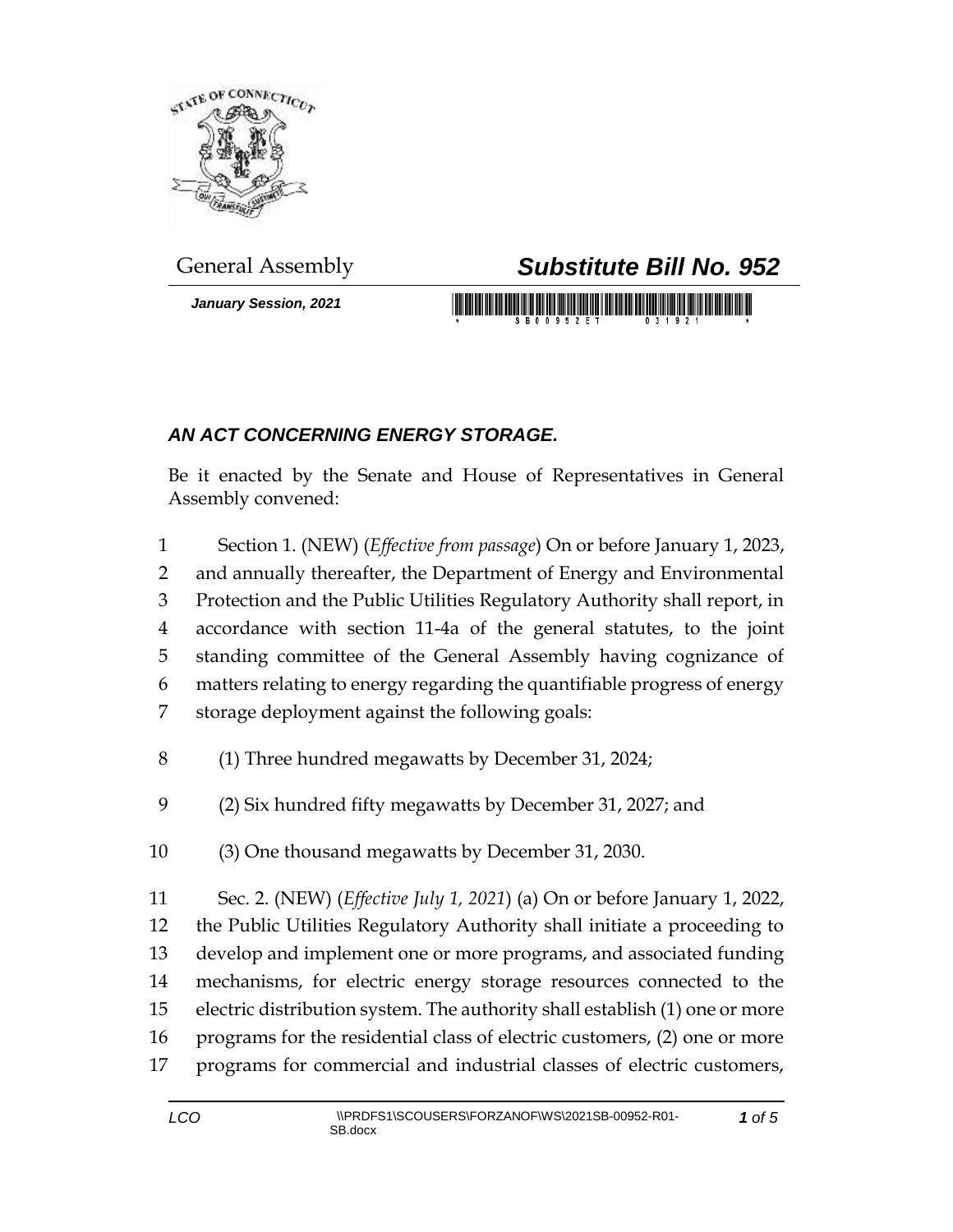and (3) a program for energy storage systems connected to the distribution system in front of the meter and not located at a customer premises. The authority shall solicit input from the Department of Energy and Environmental Protection, the Connecticut Green Bank, the electric distribution companies and the Office of Consumer Counsel in developing such programs.

 (b) On or before January 1, 2022, the authority shall report the status of the proceeding described in subsection (a) of this section, in accordance with the provisions of section 11-4a of the general statutes, to the joint standing committee of the General Assembly having cognizance of matters relating to energy.

 (c) In undertaking the proceeding described in subsection (a) of this section, the authority shall consider one or more programs and rate designs to incentivize the deployment of electric energy storage technologies connected to the electric distribution system that most effectively leverage the value of such technologies to achieve objectives including, but not limited to, (1) providing positive net present value to all ratepayers, or a subset of ratepayers paying for the benefits that accrue to that subset of ratepayers; (2) providing multiple types of benefits to the electric grid, including, but not limited to, customer, local, or community resilience, ancillary services, leveling out peaks in electricity use or that support the deployment of other distributed energy resources; (3) fostering the sustained, orderly development of a state-based electric energy storage industry; and (4) maximizing the value from the participation of energy storage systems in capacity markets. The authority shall include consideration of all energy storage configurations that are connected to the distribution system, including systems connected in front of the meter and not located at a customer premises. The authority shall also consider programs and rate designs to incentivize uses of electric energy storage technologies connected to the electric distribution system that avoid or defer investment in traditional electric distribution system capacity upgrades.

(d) The authority may select the Connecticut Green Bank, the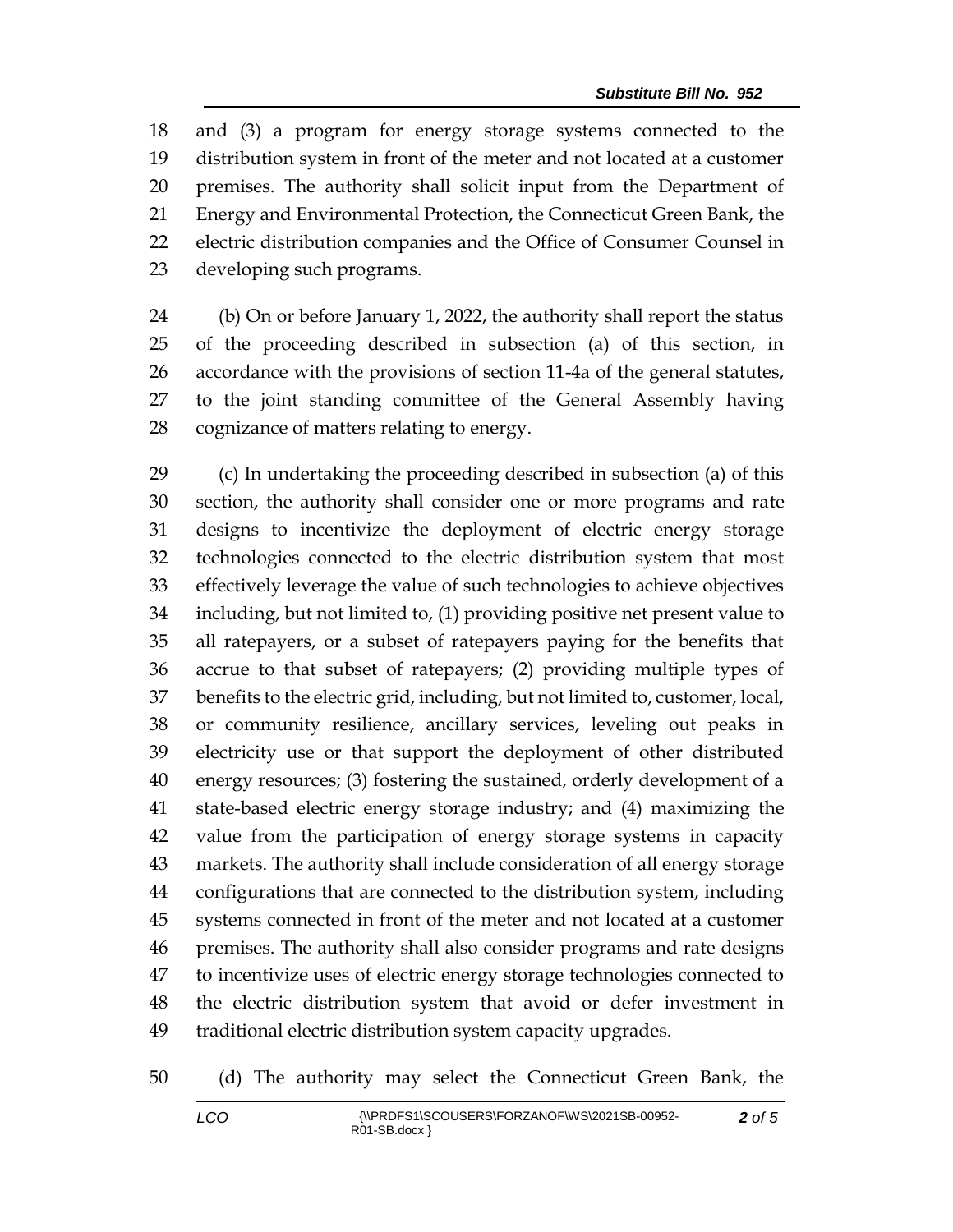Department of Energy and Environmental Protection, the electric distribution companies, a third party it deems appropriate or any combination thereof, to implement one or more programs for electric energy storage resources connected to the electric distribution system, as directed by the Public Utilities Regulatory Authority.

 Sec. 3. (NEW) (*Effective July 1, 2021*) (a) The Commissioner of Energy and Environmental Protection, in consultation with the procurement manager identified in subsection (l) of section 16-2 of the general statutes and the Office of Consumer Counsel, may issue requests for proposals for energy storage projects connected at the transmission or distribution level, including stand-alone energy storage projects and energy storage projects paired with Class I renewable energy sources, that would achieve the goals in section 1 of this act in combination with programs established by the Public Utilities Regulatory Authority. If the Commissioner of Energy and Environmental Protection determines that procuring energy storage is cost effective, the commissioner shall proceed with the selection of proposals. In making this determination, the commissioner shall publish and make available for public comment a cost-effectiveness test that considers each applicable benefit provided by energy storage.

 (b) In making any selection of such proposals, the commissioner shall consider factors, including, but not limited to, (1) whether the proposal is in the best interest of ratepayers, including, but not limited to, the delivered price of such sources, (2) whether the proposal promotes electric distribution system reliability, including during winter peak demand, (3) any positive impacts on the state's economic development, (4) whether the proposal is consistent with the requirements to reduce greenhouse gas emissions in accordance with section 22a-200a of the general statutes, and (5) whether the proposal is consistent with the policy goals outlined in the Comprehensive Energy Strategy adopted pursuant to section 16a-3d of the general statutes and the Integrated Resources Plan adopted pursuant to section 16a-3a of the general statutes. In considering whether a proposal has any positive impacts on

*of 5*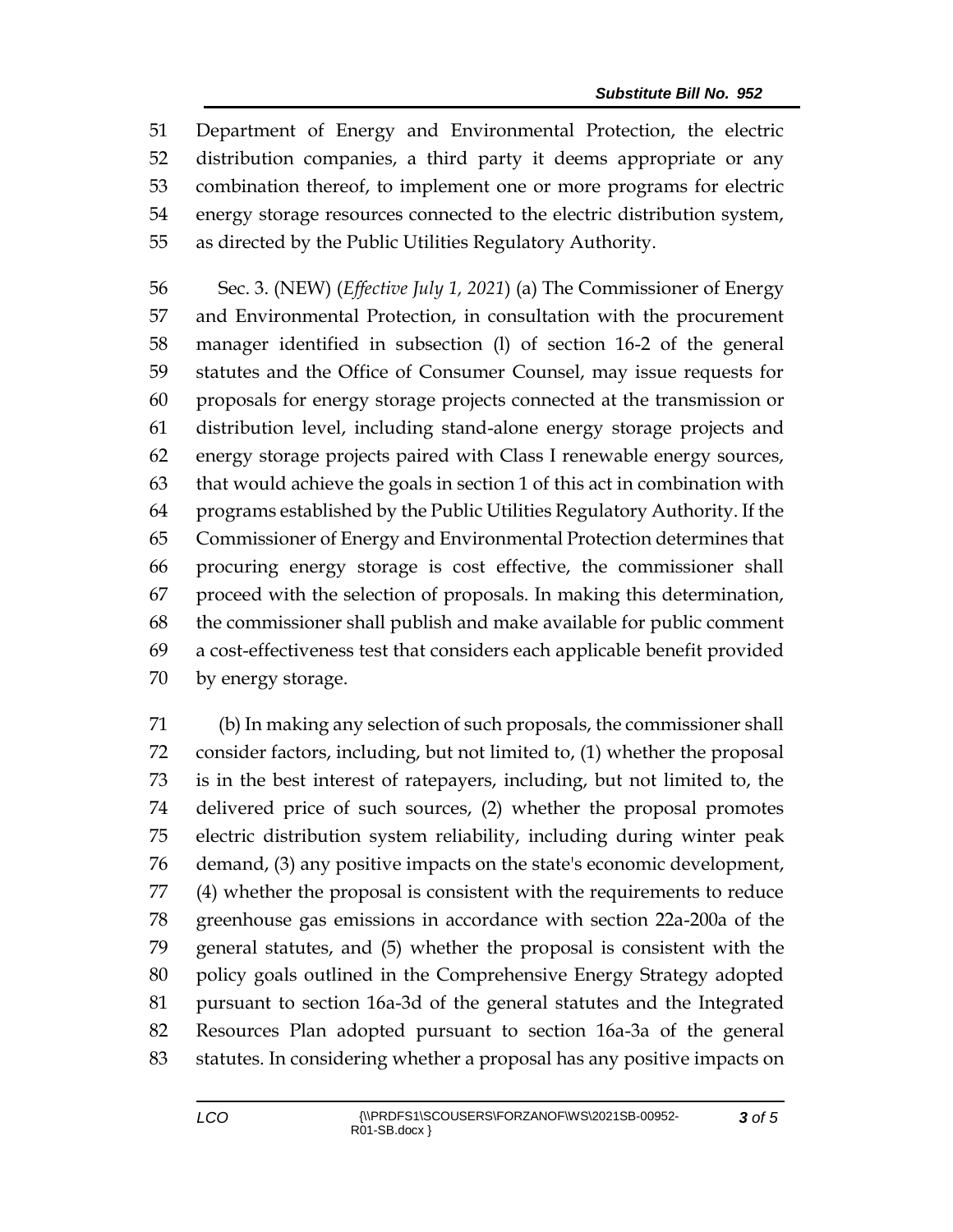the state's economic development, the Commissioner of Energy and Environmental Protection shall consult with the Commissioner of Economic and Community Development.

 (c) Any agreement entered into pursuant to this section shall be subject to review and approval by the Public Utilities Regulatory Authority, which review shall be completed not later than one hundred twenty days after the date on which such agreement is filed with the authority. The authority shall approve any such agreement if it is cost effective and in the best interest of electric ratepayers. The net costs of any such agreement, including costs incurred by the electric distribution companies under the agreement and reasonable costs incurred by the electric distribution companies in connection with the agreement, shall be recovered through a fully reconciling component of electric rates for all customers of electric distribution companies. Any net revenues from the sale of products purchased in accordance with long-term contracts entered into pursuant to this section shall be credited to customers through the same fully reconciling rate component for all customers of 101 the contracting electric distribution company.

 Sec. 4. (NEW) (*Effective July 1, 2021*) On or before January 15, 2022, and annually thereafter, each municipal utility, as defined in section 12- 265 of the general statutes, shall report, in accordance with section 11-4a of the general statutes, on the quantifiable progress of its carbon reduction to the Department of Energy and Environmental Protection. Such report shall be in a manner prescribed by the department to determine such municipal utility's contribution toward the state's emission reduction requirements pursuant to section 22a-200a of the general statutes.

| This act shall take effect as follows and shall amend the following<br>sections: |                     |             |
|----------------------------------------------------------------------------------|---------------------|-------------|
| Section 1                                                                        | <i>from passage</i> | New section |
| Sec. 2                                                                           | July 1, 2021        | New section |
| Sec. 3                                                                           | July 1, 2021        | New section |